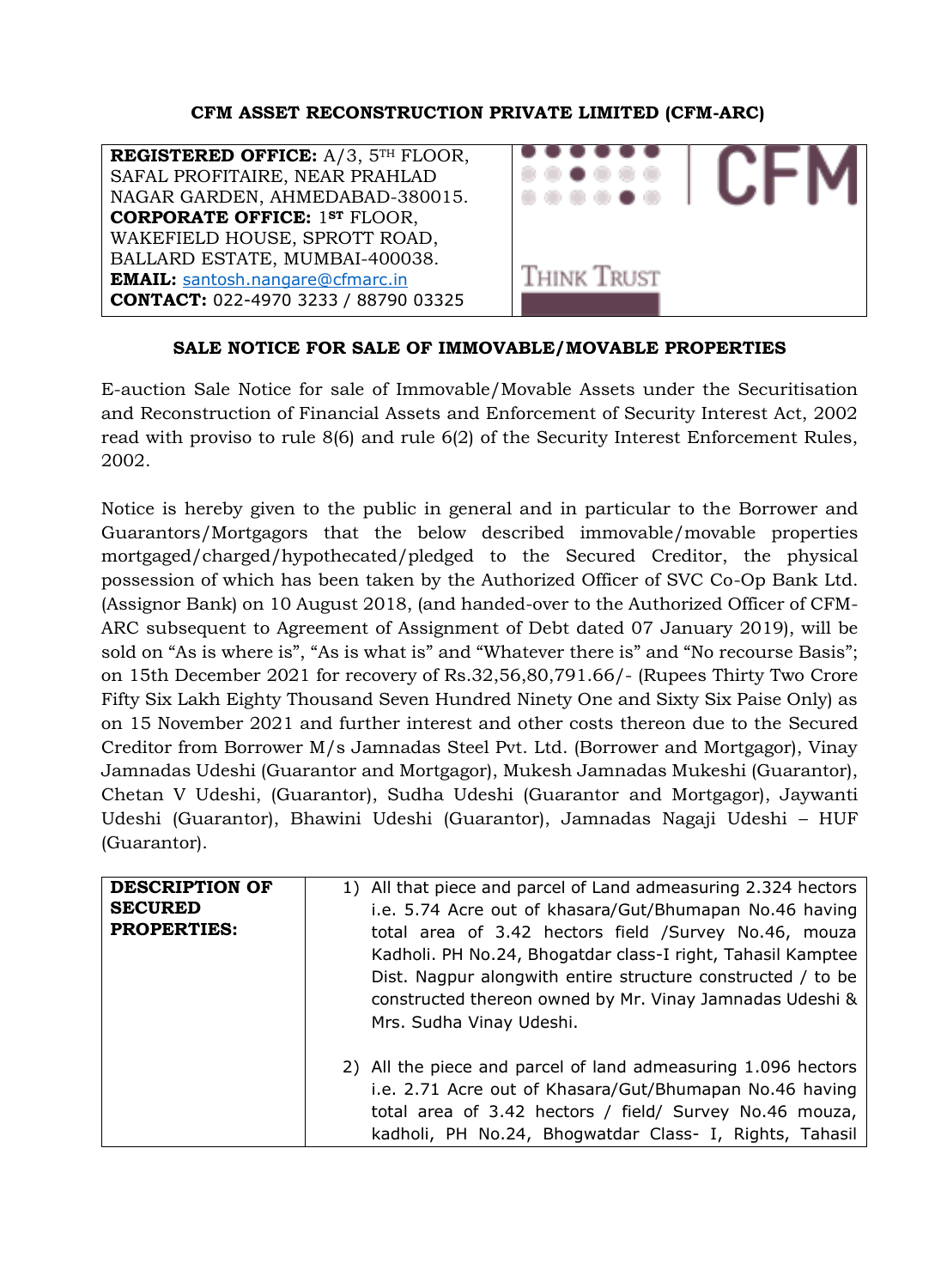|                                             | Kamptee Dist Nagpur alongwith entire<br>structure<br>constructed / to be constructed thereon owned by M/s<br>Jamnadas Steel Pvt Ltd.<br>Plant, Machinery situated at factory.                                                            |  |  |  |  |
|---------------------------------------------|------------------------------------------------------------------------------------------------------------------------------------------------------------------------------------------------------------------------------------------|--|--|--|--|
|                                             |                                                                                                                                                                                                                                          |  |  |  |  |
| <b>SECURED DEBT:</b>                        | Rs.32,56,80,791.66/- (Rupees Thirty Two Crore Fifty Six Lakh<br>Eighty Thousand Seven Hundred Ninety One and Sixty Six Paise<br>Only) as on 15 November 2021 and further interest and other costs<br>thereon due to the Secured Creditor |  |  |  |  |
| <b>RESERVE PRICE:</b>                       | Rs. 15,00,00,000/- (Rupees Fifteen Crore Only)                                                                                                                                                                                           |  |  |  |  |
| EMD:                                        | Rs. 1,50,00,000/-(Rupees One crore Fifty Lakh Only)                                                                                                                                                                                      |  |  |  |  |
| <b>DETAILS FOR</b><br><b>DEPOSITING EMD</b> | Demand Draft to be made in favor of " <b>CFMARC Trust-2 SVCBL"</b><br>payable at Mumbai                                                                                                                                                  |  |  |  |  |
| <b>INSPECTION DATE:</b>                     | 30.11.2021 to 03.12.2021                                                                                                                                                                                                                 |  |  |  |  |
| TIME:                                       | From 10.00 AM TO 03.00 PM                                                                                                                                                                                                                |  |  |  |  |
| DATE:                                       | 15.12.2021                                                                                                                                                                                                                               |  |  |  |  |
| <b>PLACE</b><br>for E-Auction               | https://sarfaesi.auctiontiger.net/EPROC/                                                                                                                                                                                                 |  |  |  |  |
| <b>CONTACT:</b>                             | 022-4970 3233 / 88790 03325/ 8879890368                                                                                                                                                                                                  |  |  |  |  |
| EMAIL:                                      | santosh.nangare@cfmarc.in; pankaj.agnihotri@cfmarc.in                                                                                                                                                                                    |  |  |  |  |

Encumbrances if any: Not known to the Secured Creditor

Note:

Prospective buyers who are interested only in purchasing Land, Building and/or Plant and Machinery may submit their separate EOIs which may be considered by the Authorised Officer in accordance with law.

For detailed Terms and Conditions of sale, please refer to the link provided in Sale Notice on Secured Creditor's website i.e. [http://www.cfmarc.in/; and](http://www.cfmarc.in/;%20and) [https://sarfaesi.auctiontiger.net/EPROC/.](https://sarfaesi.auctiontiger.net/EPROC/)

> $Sd$  /-Authorised Officer CFM Asset Reconstruction Pvt. Ltd. Acting as trustee of **CFMARC Trust -2 SVCBL**

Date: 27.11.2021.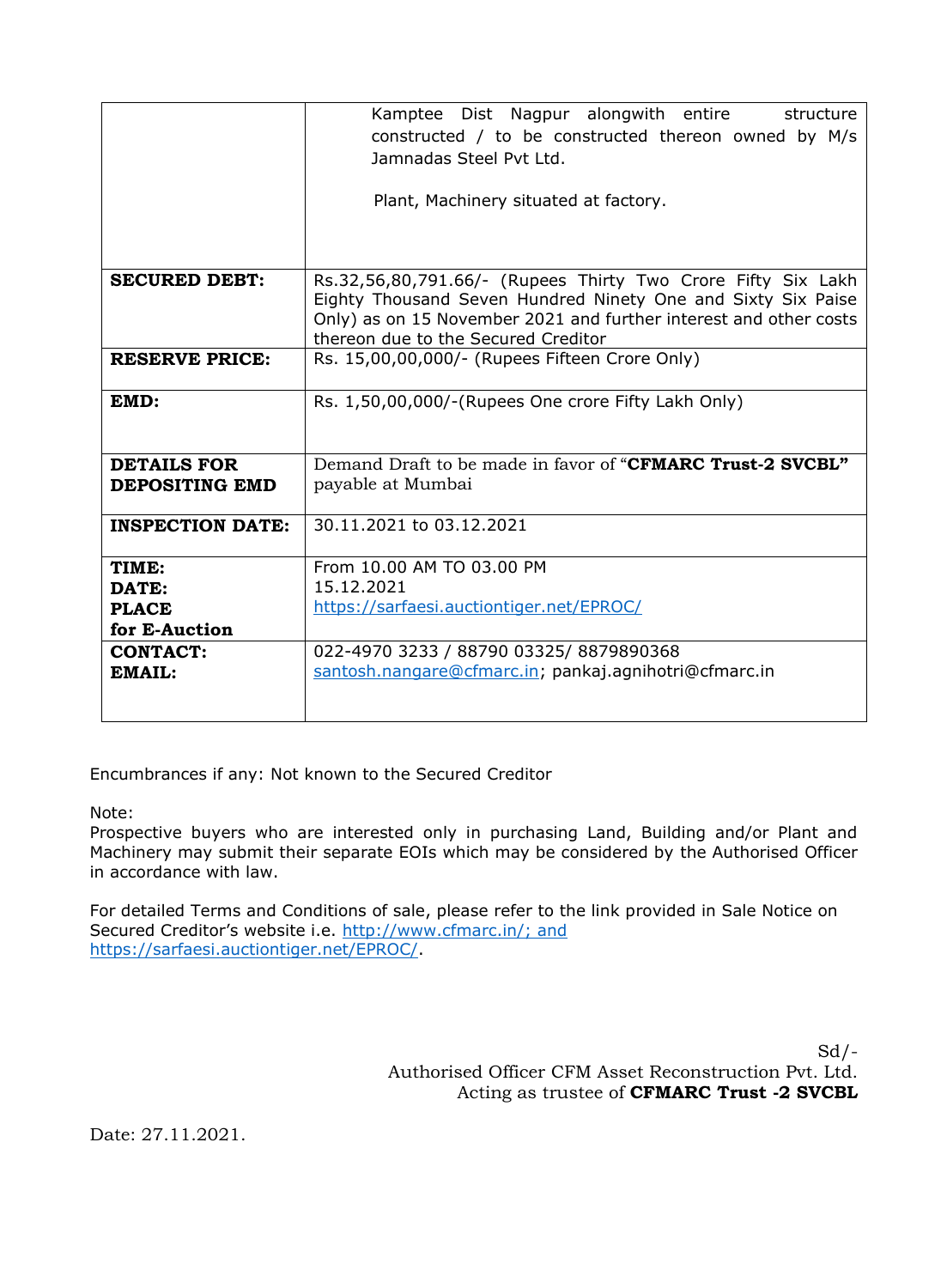### Place: Mumbai

# TENDER DOCUMENT CUM TERMS AND CONDITIONS OF SALE

- 1) The Online Bids shall be submitted in website [https://SARFAESI.auctiontiger.net](https://sarfaesi.auctiontiger.net/) as per schedule given below
- 2) Bids in the prescribed formats given in the Tender Document shall be submitted "online" through the portal of [https://SARFAESI.auctiontiger.net](https://sarfaesi.auctiontiger.net/) Bids submitted otherwise shall not be eligible for consideration. Bid should be along with scanned copies of Photo ID, preferably PAN Card and address proof documents, mentioning UTR number/supportive evidence for submitting Aggregate EMD amount.
- 3) Intending bidders may avail training for online bidding from M/s. e-Procurement Technologies. Ltd., A-201, Wall Street -2, Opp. Orient Club, Near Gujarat College, Ellis Bridge, Ahmedabad-380006, Gujarat.: Bidder Support :- (079) 6813 6837/80 (M) 9265562821 / 9265562818 E Mail - [support@auctiontiger.net](mailto:support@auctiontiger.net) ; Contact Persons: CHINTAN BHATT Mobile- +91 9978591888 (O) 079-6813 6851 email: [chintan.bhatt@auctiontiger.net](mailto:chintan.bhatt@auctiontiger.net) , arc@auctiontiger.net
- 4) The intending bidder should bid for entire immovable property. Bid form without the Aggregate EMD shall be rejected summarily.
- 5) The person deputed for inspection by the prospective offeror should carry with him appropriate authorization on the letterhead of the organization he/she represents, failing which inspection may be refused.
- 6) Offers not accompanied with Aggregate EMD shall be treated as invalid. The Aggregate EMD of unsuccessful bidders shall be refunded within fifteen days from the date of eauction. The offeror will not be entitled to claim any interest, if the refund of Aggregate EMD is delayed beyond the said period for any reason whatsoever.
- 7) The Said Properties shall be sold at a price not less than the Aggregate Reserve Price mentioned hereinabove.
- 8) The offer should only be placed online in the "AUCTION BID FORM".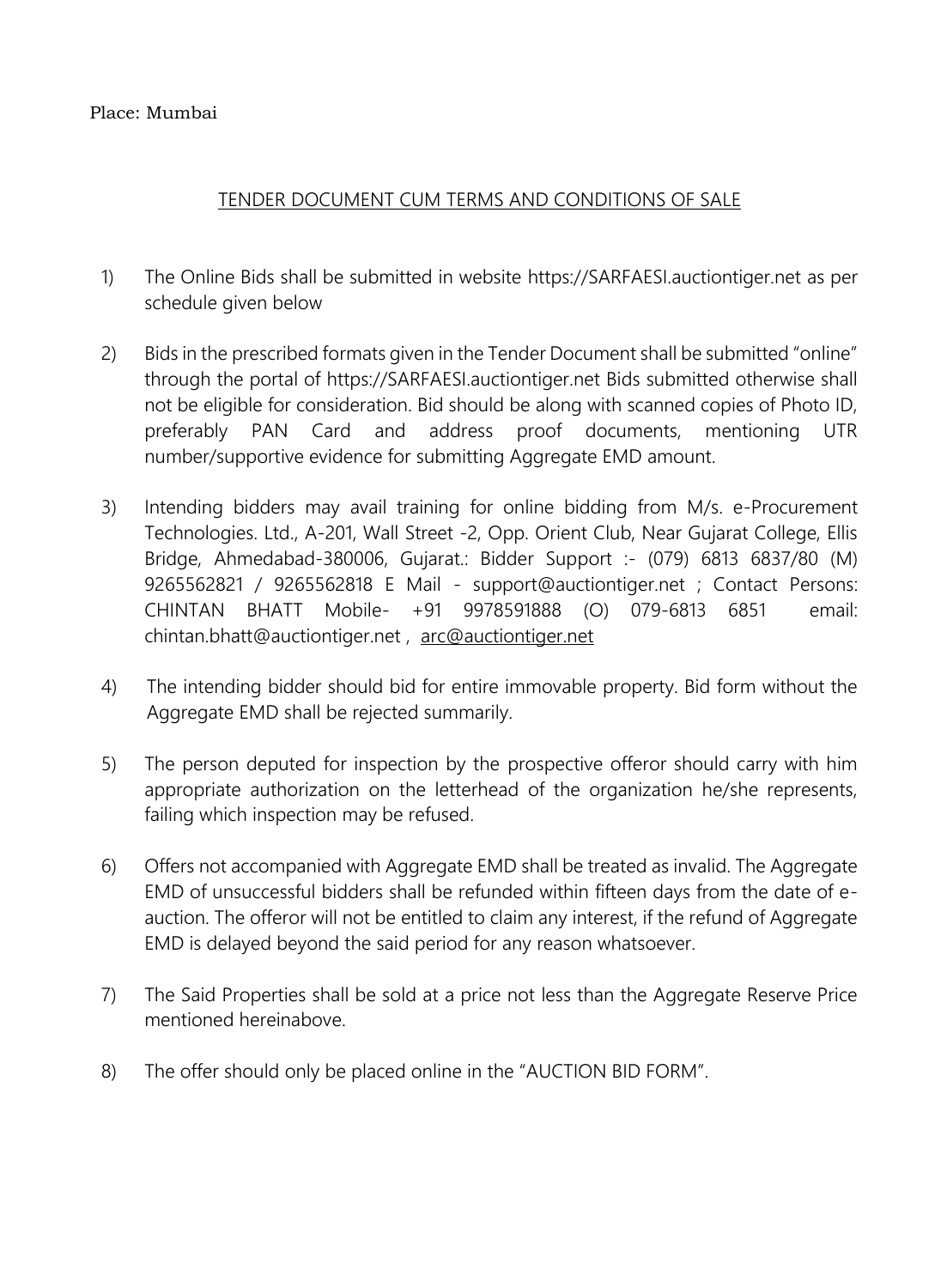- 9) The entire procedure of conducting e-auction shall be at the exclusive discretion of the Authorized Officer and intending purchaser shall have no right to object to the same.
- 10) The Said Properties shall be sold to the highest offeror. The highest offeror shall have to tender the KYC documents with originals (Photo ID and address proof documents) to the Authorised Officer for verification immediately. Post such verification, on confirmation of sale of the Said Properties, which shall be conveyed to the highest offeror, after following the process enumerated hereinabove, The successful offeror(s) will have to immediately, but not later than next working day, pay 25% of the sale price (after adjusting the Aggregate Earnest Money deposited) by way of Demand draft/ Pay order favouring CFMARC Trust-2 SVCBL payable at Mumbai and the balance of 75% of the consideration shall be payable by the successful on or before the fifteenth day of the confirmation of the sale of the Said Properties, or such other time as may be agreed to between CFM-ARC and the successful offeror, subject to the sole discretion of CFM-ARC. In the event of any default in payment of any of these amounts, or if the sale is not completed by reason of any default on the part of the successful offeror, CFM-ARC in its absolute discretion, shall be entitled to forfeit all the moneys till then paid by the successful offeror and put up the assets in question for resale/disposal. Further, all costs, charges and expenses incurred by CFM-ARC on account of such resale shall be borne by such defaulting successful offeror who shall also be bound to make good any deficiency arising on such resale and he/she/they shall not be entitled to make any claim in the event of the assets realizing higher price on resale.
- 11) The offeror shall deduct and deposit with the concerned department/statutory body Tax Deducted at Source ("TDS"), as applicable under section 194-IA of the Income Tax Act, 1961. Such TDS shall be considered as part of the Offer made by the offeror.
- 12) The stamp duty, registration charges, cess, sales tax, GST, Value Added Tax ("VAT") (if applicable), transfer charges, if any, and all other incidental costs, charges and expenses in connection with the sale of the aforesaid assets shall be borne by the purchaser/successful offeror.
- 13) Transfer of the Said Properties to the successful offeror shall be done by the Authorized Officer only upon payment of the entire bid consideration and other charges as per the terms contained herein.
- 14) As from the date of issuance of Sale Certificate, the purchaser shall hold the assets at his/her/their sole risk and cost as regards any loss or damage to the assets by fire or earthquake or any other natural calamities or due to theft, burglary or robbery or from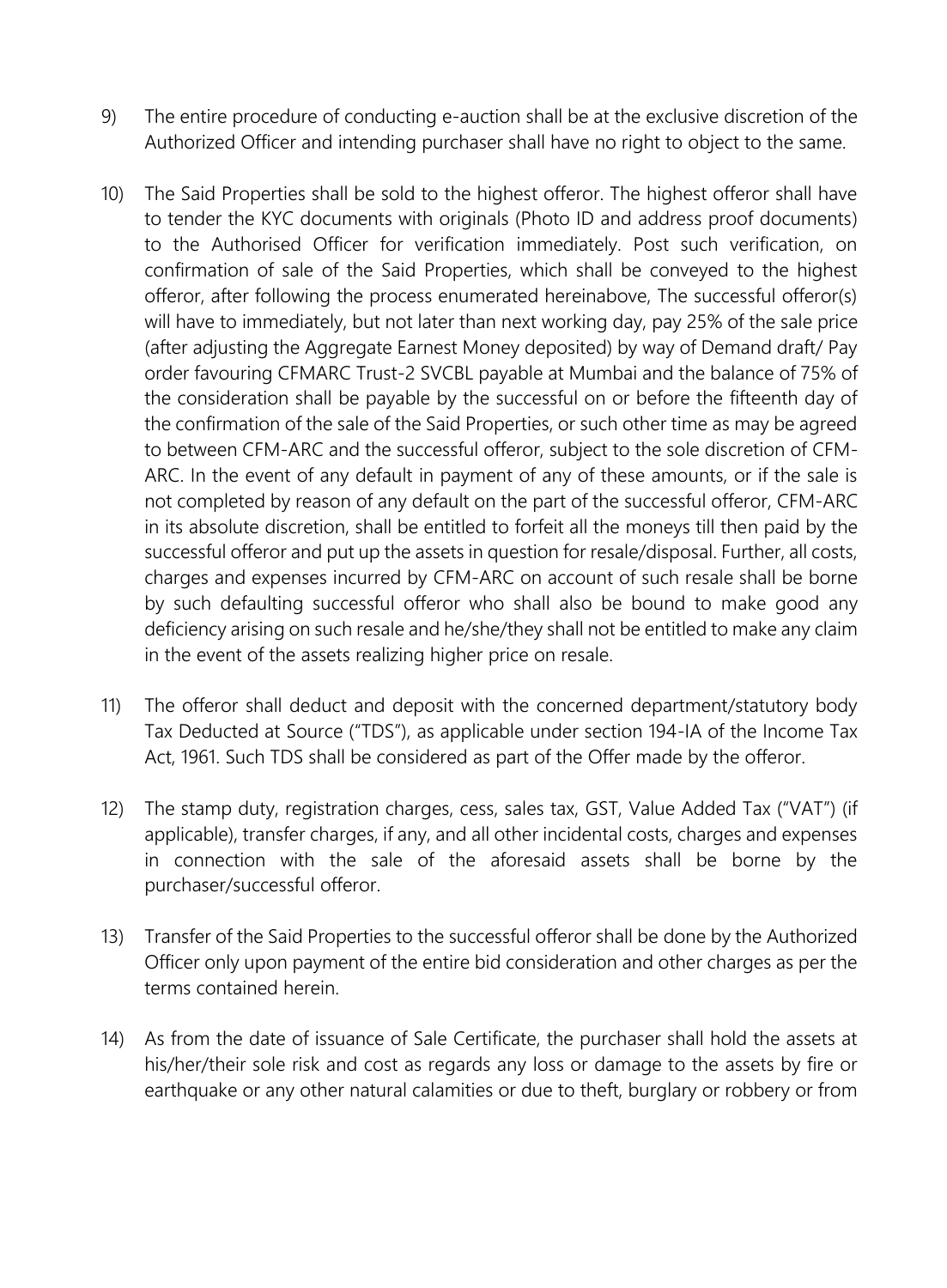any other cause whatsoever and neither CFM-ARC nor the Authorized Officer shall be liable for any such loss or damages.

- 15) Presently there are no encumbrances known to CFM-ARC.
- 16) The Said Properties are offered for sale on "AS IS WHERE IS AND AS IS WHAT IS BASIS" basis. Neither CFM-ARC nor the Authorized Officer undertakes any responsibility to procure any permission/license etc. in respect of the Said Properties offered for sale hereinabove. The successful offeror will have to bear all outstanding dues including but not limited to water/electricity/service charges, transfer fees, electricity dues, society dues, dues of the Municipal Corporation/local authority dues, taxes including sales tax, VAT, GST or any other cess, duties, levies by whatever name it is called, if any, in respect of the Said Properties.
- 17) The offerors are advised in their own interest to verify the Said Properties as also the above and any other dues from the respective authorities to their satisfaction before submitting the offers.
- 18) The successful offeror shall be deemed to have purchased the Said Properties after complete satisfaction of title thereto and inspection thereof and shall not be entitled to make any requisition or raise any objection as to the title or condition of the Said Properties or any part thereof.
- 19) The successful offeror shall, notwithstanding any discrepancy or variation in the names, quantities, survey numbers measurement, boundaries and abuttal as mentioned herein above or any public notice, accept the Said Properties purchased by it/him.
- 20) The offeror shall purchase the Said Properties in the same condition that the Said Properties exist on the date of sale. The date of sale shall mean, the date when the Authorized Officer accepts the offer of the successful offeror. From and after the date of issuance of Sale Certificate by the Authorized Officer, the same shall be at the sole and entire risk and costs and account of the successful offeror as regards any risk, injury, loss or damage thereto or any part thereof from any cause whatsoever. The successful offeror shall not make any requisition for repairs or otherwise and the obligations of carrying out such repairs shall be solely that of the successful offeror.
- 21) Conditional offers will be treated as invalid. Likewise, correspondence about any change in the offers will not be entertained. Any offeror who wishes to give a fresh offer for the Said Properties on or before the last date prescribed for submission of the offers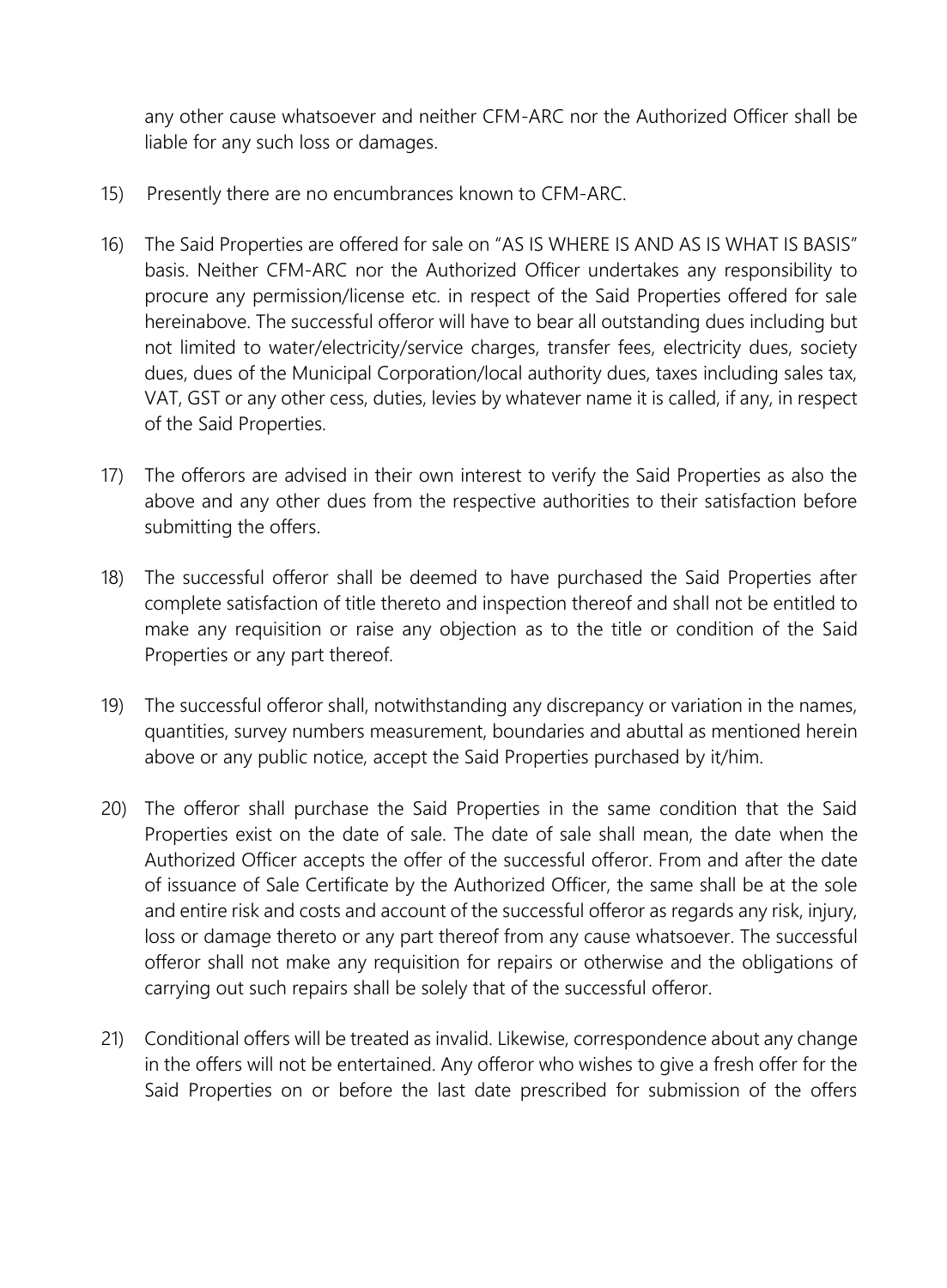contemplated herein, may file a fresh offer with appropriate Aggregate Earnest Money Deposit.

- 22) The successful offeror will be bound by the regulations of the local / any other authority, as applicable in regard to the use of the Said Properties along with its super structure, plant and machinery thereon, if being part of the Said Properties contemplated herein.
- 23) The successful offeror shall, notwithstanding any discrepancy or variation in the names, quantities, survey numbers measurement, boundaries and abuttals as mentioned hereinabove, accept the Said Properties purchased by him/it/them.
- 24) If the dues of the existing charge-holders together with all costs, charges and expenses incurred by CFM-ARC are offered by or on behalf of the Borrower or guarantors at any time before the date of confirmation of sale, the Said Properties or part thereof, shall not be auctioned.
- 25) The offeror shall not be entitled to withdraw or cancel offer once submitted unless permitted by Authorized Officer. If the offeror withdraws or cancels the offer, the Aggregate EMD shall be liable to be forfeited and will also be liable to pay the Authorized Officer, the loss or damage suffered consequent upon withdrawing or canceling the offer. The assets in question will then be resold at the risk and consequences of the offeror.
- 26) On confirmation of sale by CFM-ARC and if the terms of payment have been complied with, the Authorised Officer exercising the power of sale shall issue Sale Certificate for immovable asset in favour of the purchaser/successful offeror in the form given in Appendix V of the Security Interest (Enforcement) Rules, 2002.
- 27) The sale certificate will be issued in the name of the purchaser(s) / Applicant(s) only and will not be issued in any other name(s).
- 28) The Authorized Officer is selling the Said Properties pursuant to the powers derived from the SARFAESI Act. The Said Properties comprised in and forming part of the sale is sold, subject to all defects, faults, imperfections and errors of description latent or otherwise. The Authorized Officer is not answerable for the correct description genuineness, veracity, authenticity of or any defects in the Said Properties and does not warrant any condition whatsoever pertaining to the same. The offerors should make their own enquiry about the same and satisfy themselves if there are any other encumbrances, reservations, acquisitions, charges, liens or defects affecting the title of the Said Properties. The offerors shall not be entitled to issue or raise any requisitions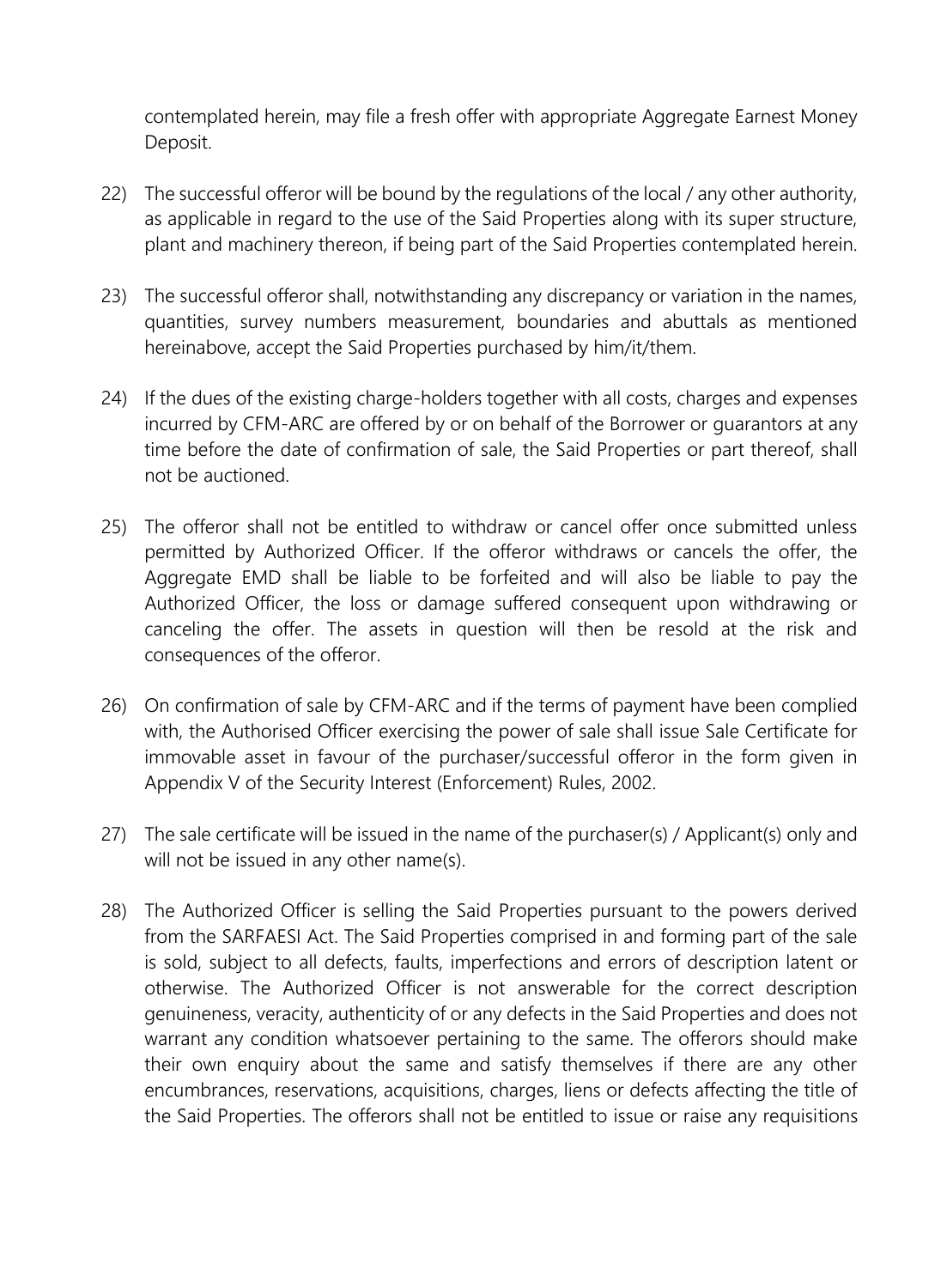or objections to or upon the title. The offerors should make enquiries about the utility of the Said Properties put up for sale hereunder and no warranty or assurances of any kind is given by the Authorized Officer and/or CFM-ARC. The offerors shall be deemed to have undertaken a due diligence of the Said Properties and that the offerors are presumed to have taken independent legal or commercial advice before participating in the auction contemplated herein.

- 29) The Authorized Officer reserves his right to reject any or all offer/s without assigning any reason and in case all the offers are rejected, either to hold negotiations with any of the offeror or sell the assets through private negotiations with any of the offerors or any other party/parties or invite fresh offers. CFM-ARC's decision in this behalf shall be final & binding.
- 30) The Authorized Officer will be at liberty to amend/modify/delete any of the above conditions as may be deemed necessary in light of the facts & circumstances of the case.
- 31) Disputes, if any, shall be within the jurisdiction of Courts and Tribunals in Mumbai only.
- 32) Words & expressions used hereinabove shall have the same meanings respectively assigned to them under SARFAESI Act and the rules framed thereunder.
- 33) Other terms and conditions pertaining to e-auction:
	- a) Auction/ bidding will be only online bidding through the portal provided by the service provider.
	- b) In case of sole bidder/offeror, the sale may be deferred and the Said Properties may be brought for resale or otherwise sale will be deferred or cancelled.
	- c) Bidders/Offerors are cautioned to be careful while entering their bid amount and to check for alteration, if any, before confirming the same.
	- d) No request/complaint of wrong bidding will be entertained for cancelling the sale and in such case, the Aggregate EMD in full will be forfeited.
	- e) Only upon verification of the bid form and confirmation of remittance of Aggregate EMD, the user ID issued by the online service provider will be activated permitting the bidder to enter into the website of the service provider for bidding.
	- f) Bidders/Offerors should not disclose their user ID as well as password and other material information relating to the bidding to any one and to safeguard its secrecy.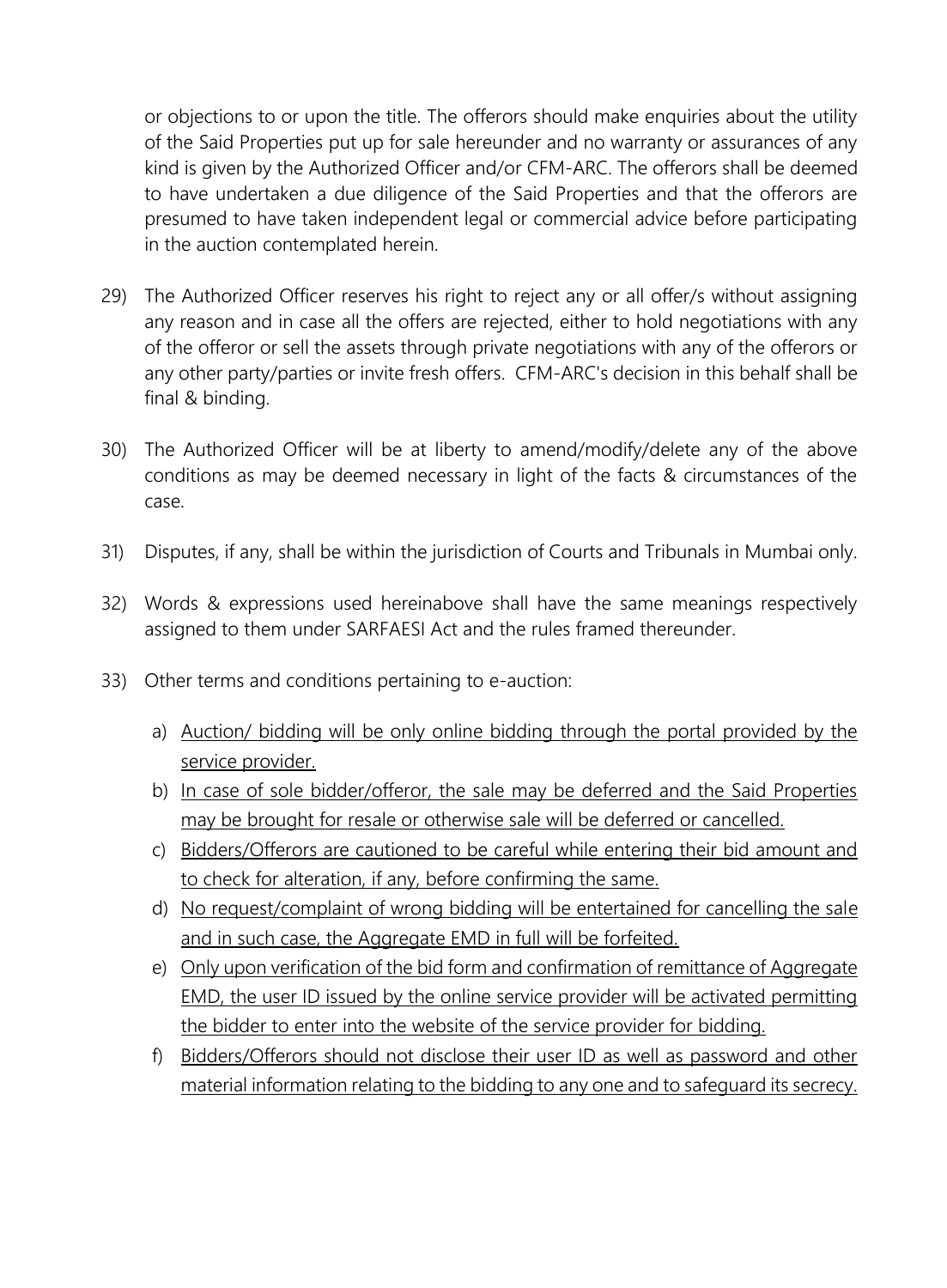- g) Bidders/Offerors are advised to change the password immediately on receipt from the service provider.
- h) All bids placed are legally valid bids and are to be considered as bids from the bidder himself. Once the bid is placed, the bidder/offeror cannot reduce or withdraw the bid for whatever reason. If done so, the Aggregate EMD amount shall be forfeited.
- i) The highest and the latest bid on the auction shall supersede all the previous bids of the respective bidders/offerors. The bidder/offeror with the highest offer/ bid does not get any right to demand acceptance of his bid in case any stay order is received by CFM-ARC.
- j) The bidder/offeror shall be solely responsible for all consequences arising out of the bid submitted by him (including any wrongful bidding) and no complaint/ representation will be entertained in this regard by the CFM-ARC. Hence bidders/offerors are cautioned to be careful to check the bid amount and alter/rectify their bid if required before confirming the bid submitted.
- k) Prospective buyers who are interested only in purchasing Land, Building and/or Plant and Machinery may submit the separate EOIs which may be considered by Authorised Officer in accordance with law.

Sd/- Authorized Officer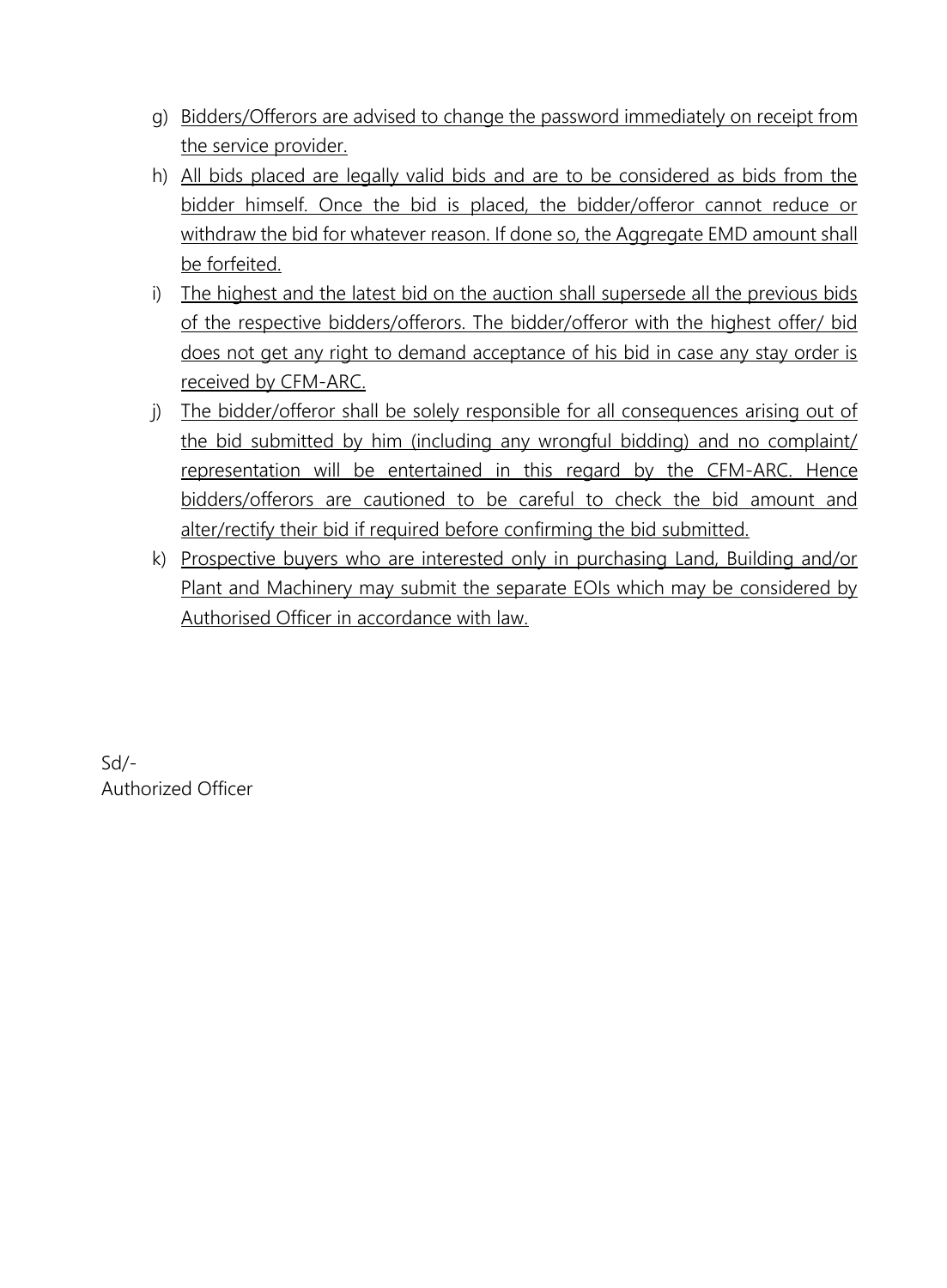### ONLINE BID DOCUMENT

# (To be filled online in website [https://SARFAESI.auctiontiger.net](https://sarfaesi.auctiontiger.net/)

In the matter of sale of secured immovable and movable properties in the account of Jamnadas Steel Pvt Ltd:

### PARTICULARS OF THE OFFEROR/BIDDER:

|         | Name of the Offeror/Bidder:                                                                                                                                                                                                        |    |
|---------|------------------------------------------------------------------------------------------------------------------------------------------------------------------------------------------------------------------------------------|----|
|         |                                                                                                                                                                                                                                    |    |
|         |                                                                                                                                                                                                                                    |    |
|         |                                                                                                                                                                                                                                    |    |
|         |                                                                                                                                                                                                                                    |    |
|         |                                                                                                                                                                                                                                    |    |
|         | Document of proof of identity (tick whichever is being attached):                                                                                                                                                                  |    |
|         | D Driving License: Issue Date (Number 1994)                                                                                                                                                                                        |    |
|         | □ PAN Card Number:                                                                                                                                                                                                                 |    |
|         | <b>I Voter Identity Card: Issue Date</b> (1994), Number                                                                                                                                                                            |    |
|         | D Passport: Issue Date __________, Number __________                                                                                                                                                                               |    |
|         | <b>ID</b> Certificate of Incorporation: Issue Date [15] Number                                                                                                                                                                     |    |
|         | <b>I Partnership Agreement date:</b>                                                                                                                                                                                               |    |
|         |                                                                                                                                                                                                                                    |    |
|         | Aggregate EMD Remittance details                                                                                                                                                                                                   |    |
|         | a. Date of remittance                                                                                                                                                                                                              |    |
|         | b. Name of Bank Name (1999)                                                                                                                                                                                                        |    |
| $C_{1}$ | Branch Name <b>Branch Name</b>                                                                                                                                                                                                     |    |
| d.      | Bank Account No.                                                                                                                                                                                                                   |    |
| e.      | <u>IFSC Code No.</u> And International Analysis of the USA of the USA of the USA of the USA of the USA of the USA of the USA of the USA of the USA of the USA of the USA of the USA of the USA of the USA of the USA of the USA of |    |
| f.      | UTR No.                                                                                                                                                                                                                            |    |
|         |                                                                                                                                                                                                                                    |    |
|         |                                                                                                                                                                                                                                    | ΟR |
| а.      | Date of Demand draft:                                                                                                                                                                                                              |    |

7) DETAILS OF THE OFFER/BID:

Price Offered: Rs. \_\_\_\_\_\_\_\_\_\_\_\_\_\_\_\_\_\_\_\_\_\_\_\_(Amount in figures) Rs. \_\_\_\_\_\_\_\_\_\_\_\_\_\_\_\_\_\_\_\_\_\_\_\_\_\_\_\_\_\_\_\_\_\_\_\_\_\_\_\_\_\_\_\_\_\_\_\_\_\_\_\_\_ \_\_\_\_\_\_\_\_\_\_\_\_\_\_\_\_\_\_\_\_\_\_\_\_\_\_\_\_\_\_\_\_\_\_\_\_\_\_\_\_ (Amount in words)

b. Name of the Issuing Bank: